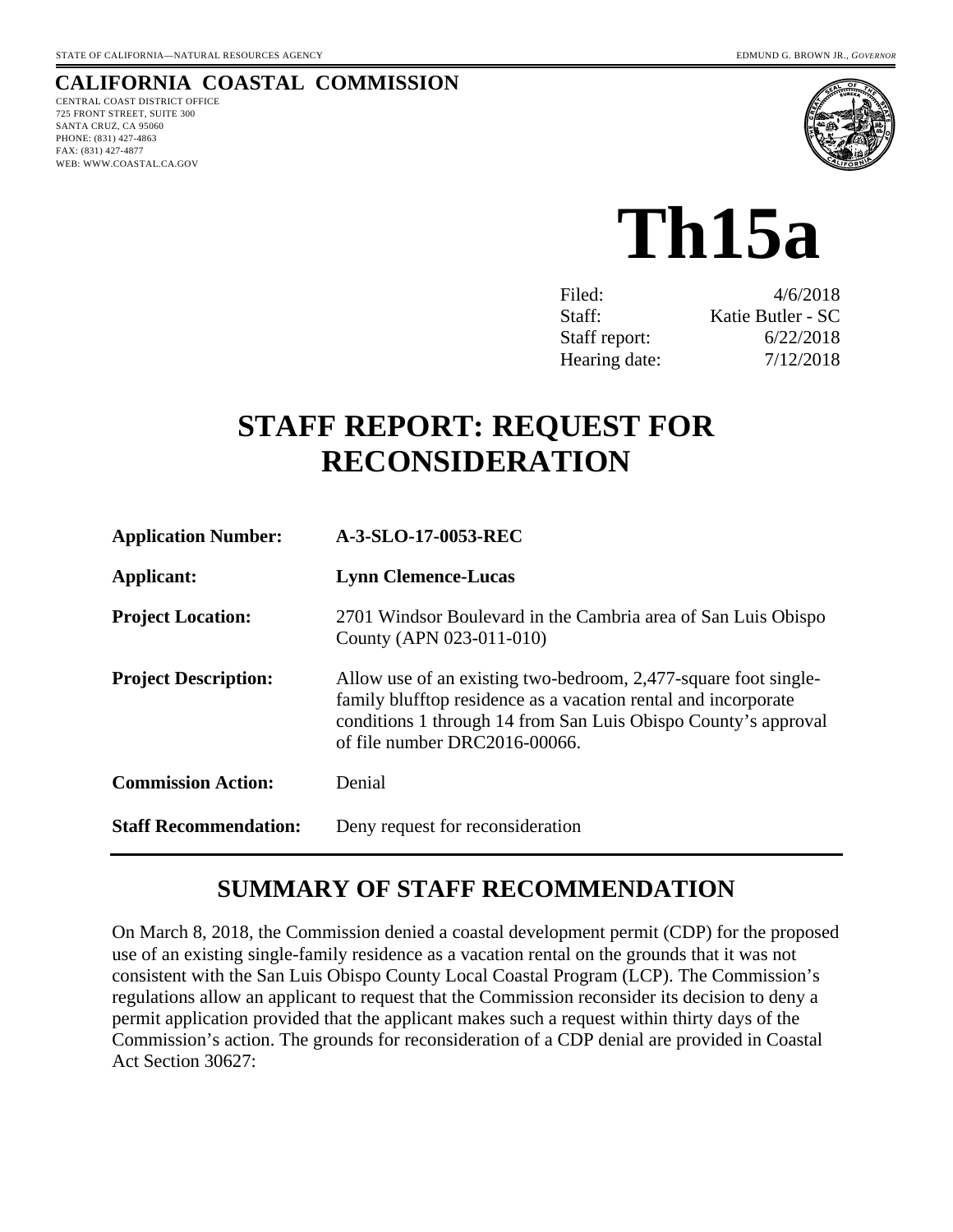*The basis of the request for reconsideration shall be either that there is relevant new evidence which, in the exercise of reasonable diligence, could not have been presented at the hearing on the matter or that an error of fact or law has occurred which has the potential of altering the initial decision.*

The Applicant for the project that was denied by the Commission requested reconsideration within the required thirty-day period. The Applicant is not claiming that relevant new evidence exists, but rather contends that a number of errors of fact and law occurred, including misrepresentations made by project opponents related to affordable housing displacement, the actual number of existing short-term rentals in Cambria, and the site's lack of uniqueness. The Applicant also asserts errors of fact and law related to lack of findings to support denial of the project; improper Commissioner use of Airbnb website information during the hearing; Commissioner deference to the minority opinion in the local decision on the matter; and improper Commission staff communication with project opponents and Commissioners.

Having reviewed the Applicant's contentions, staff recommends that the Commission **deny** the request for reconsideration for the following reasons: the facts that the Applicant claims were misrepresented by project opponents were already debated at the hearing by both sides as well as staff, and Commissioners weighed all evidence before them when making their decision; Commissioner introduction of website evidence during the hearing is not improper and, even if it was, one Commissioner's reliance on "independent research" does not negate that the Commission's decision is otherwise supported by substantial evidence; nothing in the law precludes a Commissioner from concluding on the same side as a particular person who testifies before them, so agreement with "the minority opinion on the local decision" is not an error of law; and the claims of a lack of findings to support denial and improper Commission staff communications are without merit. As such, no errors of fact or law occurred which have the potential of altering the Commission's original decision, and staff recommends that the Commission deny the reconsideration request. The motion and resolution to act on this recommendation follow below on page 4.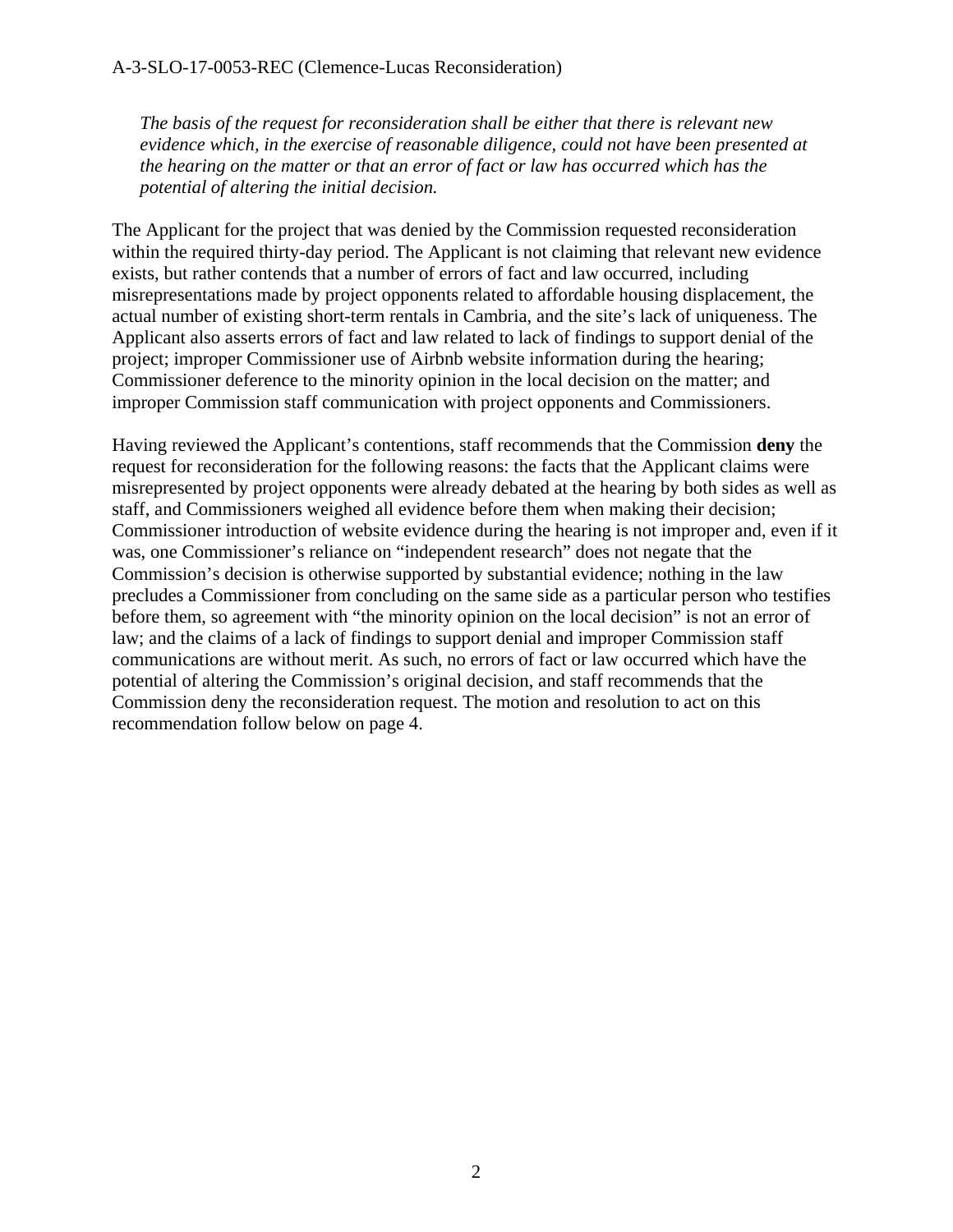# **TABLE OF CONTENTS**

# **EXHIBITS**

- Exhibit 1 Reconsideration Request
- Exhibit 2 Location Maps

Exhibit 3 – Adopted Findings for Commission's March 8, 2018 denial<sup>1</sup>

# **CORRESPONDENCE**

 $\frac{1}{1}$  The findings attached in **Exhibit 3** do not include the Adopted Report's exhibits. The full Adopted Report can be accessed at: https://www.coastal.ca.gov/meetings/agenda/#/2018/6. In addition, the video of the March 8, 2018 denial hearing and the June 6, 2018 revised findings hearing can be accessed at http://calspan.org/unipage/?site=cal-span&owner=CCC&date=2018-03-08 and http://cal-span.org/unipage/?site=calspan&owner=CCC&date=2018-06-06.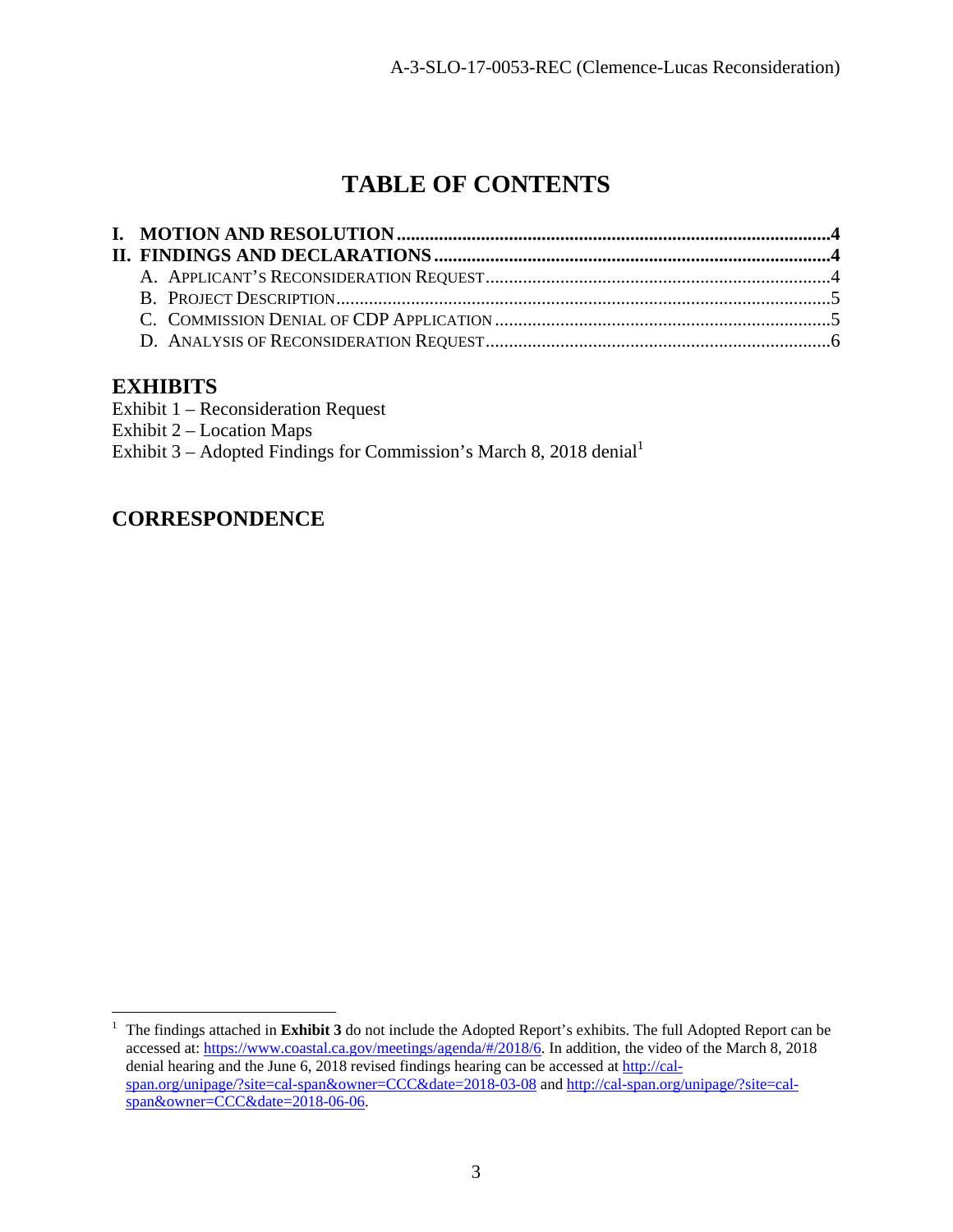# **I. MOTION AND RESOLUTION**

Staff recommends that the Commission, after public hearing, deny the reconsideration request. To implement this recommendation, **staff recommends a NO vote on the following motion**. Failure of the motion, by voting NO as is recommended by staff, will result in denial of the request for reconsideration. The motion passes only by an affirmative vote of a majority of Commissioners present.

*Motion: I move that the Commission grant reconsideration of Coastal Development Permit Application Number A-3-SLO-17-0053-REC, and I recommend a no vote.*

*Resolution to Deny Reconsideration: The Commission hereby denies the request for reconsideration of the Commission's March 8, 2018 decision on Coastal Development Permit Application Number A-3-SLO-17-0053-REC on the grounds that: (a) there is no relevant new evidence which, in the exercise of reasonable diligence, could not have been presented at the March 8, 2018 hearing on the application; and (b) there is no error of fact or law which has the potential of altering the Commission's March 8, 2018 decision on the application.*

# **II. FINDINGS AND DECLARATIONS**

The Commission finds and declares as follows:

# **A. APPLICANT'S RECONSIDERATION REQUEST**

The Applicant submitted correspondence on April 6, 2018 that identifies the grounds of her request for reconsideration (see **Exhibit 1**). The request for reconsideration asserts that the Commission committed various errors of fact and law and that, but for these errors, the Commission may have voted differently than it did on March 8, 2018. The Applicant asserts that the Commission relied on misrepresentations and inaccurate assertions in denying the CDP application to allow use of a single-family residence as a vacation rental, and as a result, made errors in fact and law which should be remedied.

The errors of fact and law claimed by the Applicant include: (1) the Commission did not adopt findings to support its denial of the CDP because such findings cannot be made given the project's consistency with the LCP and Coastal Act; (2) misrepresentation by project opponents of affordable housing displacement; (3) misrepresentation by project opponents of the actual number of existing vacation rentals in Cambria; (4) the introduction by a Commissioner of certain website data regarding vacation rentals in Cambria during deliberation caused confusion and was only shared with some Commissioners; (5) misrepresentations by project opponents regarding the location of the proposed vacation rental which led to wrongful conclusions about the site's uniqueness with respect to public access and recreation; (6) the Commission gave improper consideration to the minority opinion in the local decision instead of relying on the LCP and Coastal Act; and (7) Commission staff engaged in improper communication with Commissioners to influence the decision. See **Exhibit 1** for the full description of these contentions.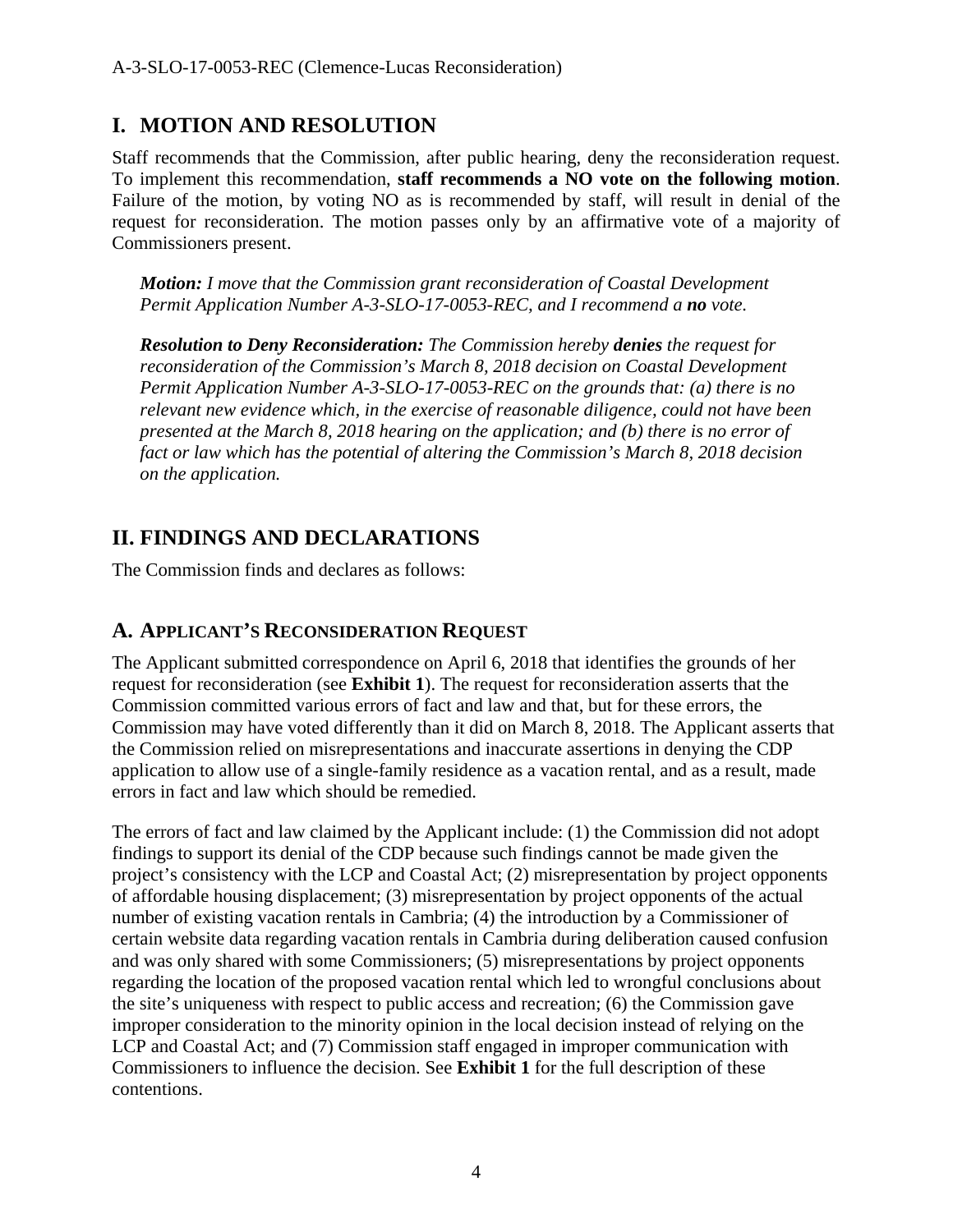# **B. PROJECT DESCRIPTION**

The Applicant is requesting that the Commission reconsider its decision to deny the request for use of an existing oceanfront two-bedroom, 2,477-square-foot single-family residence as a vacation rental and the use of said rental pursuant to a San Luis Obispo County-approved CDP, including Conditions 1 through 14 (County file DRC2016-00066). These conditions included requirements for: no more than four individual tenancies per calendar month with no more than six occupants per tenancy; maintenance of the residential appearance and character of the site; no onsite advertising of the vacation rental; traffic volume of no more than 10 vehicle trips per day; onsite (driveway or garage) parking only; compliance with County noise standards; designation of a local property manager or contact person who is available 24 hours per day to respond to neighborhood questions and concerns; payment of transient occupancy tax (or TOT); and recourse for violations of these conditions, including revocation of the Minor Use Permit (MUP) (which is a type of CDP in San Luis Obispo County's LCP).

The proposed vacation rental is located at 2701 Windsor Boulevard (APN 023-011-010) on the blufftop at the north end of the Marine Terrace neighborhood, or the West Lodge Hill area, in the unincorporated community of Cambria in San Luis Obispo County (see **Exhibit 2**). The residence is immediately adjacent to an existing blufftop park and vertical beach access stairway at the terminus of Wedgewood Street/Sherwood Drive. The residence is also approximately 100 feet from the entrance to the Fiscalini Ranch Preserve (Preserve) and is across the street (Windsor Boulevard) from one of the Preserve's public parking areas. The adjacent Preserve entrance provides direct access to the Bluff Trail, which is a popular public access amenity. The project site is located in the County's Residential Single-Family (RSF) land use category and is within the Urban Service Line (USL) of Cambria. Vacation rentals are allowed as a conditional use in the RSF land use category.

# **C. COMMISSION DENIAL OF CDP APPLICATION**

On March 8, 2018, the Commission considered the CDP application de novo and denied the proposed vacation rental use by a final vote of  $6-4$ .<sup>2</sup> Based on Commissioner comments made during that hearing (which were reflected in findings adopted by the Commission on June 6, 2018 – see **Exhibit 3**), the Commission recognized that the LCP includes specific distance standards between vacation rentals in Cambria, generally requiring such rentals to be separated by minimum distances (i.e., 200 feet away from other vacation rentals on the same street, and 150 feet away from other vacation rentals overall). The Commission also recognized that the LCP also allows for lesser distances between vacation rentals if the findings for a Minor Use Permit (MUP, which is a type of CDP under this LCP) approval are made.<sup>3</sup> In other words, a vacation rental may be approved consistent with the LCP even if it does not meet the prescribed distances between vacation rentals subject to making these MUP findings. However, in this case,

 $\frac{1}{2}$  The six Commissioners who voted to deny the CDP application were Commissioners Aminzadeh, Howell, Peskin, Sundberg, Uranga, and Vargas. The four Commissioners who voted to approve the CDP application were Commissioners Groom, Luévano, Turnbull-Sanders, and Ward.

<sup>3</sup> Including that the proposed vacation rental is otherwise consistent with the LCP and with neighborhood character, will not be detrimental to health, safety, welfare, or property, will not generate unsafe traffic volumes, and is in conformity with the public access and recreation policies of the Coastal Act.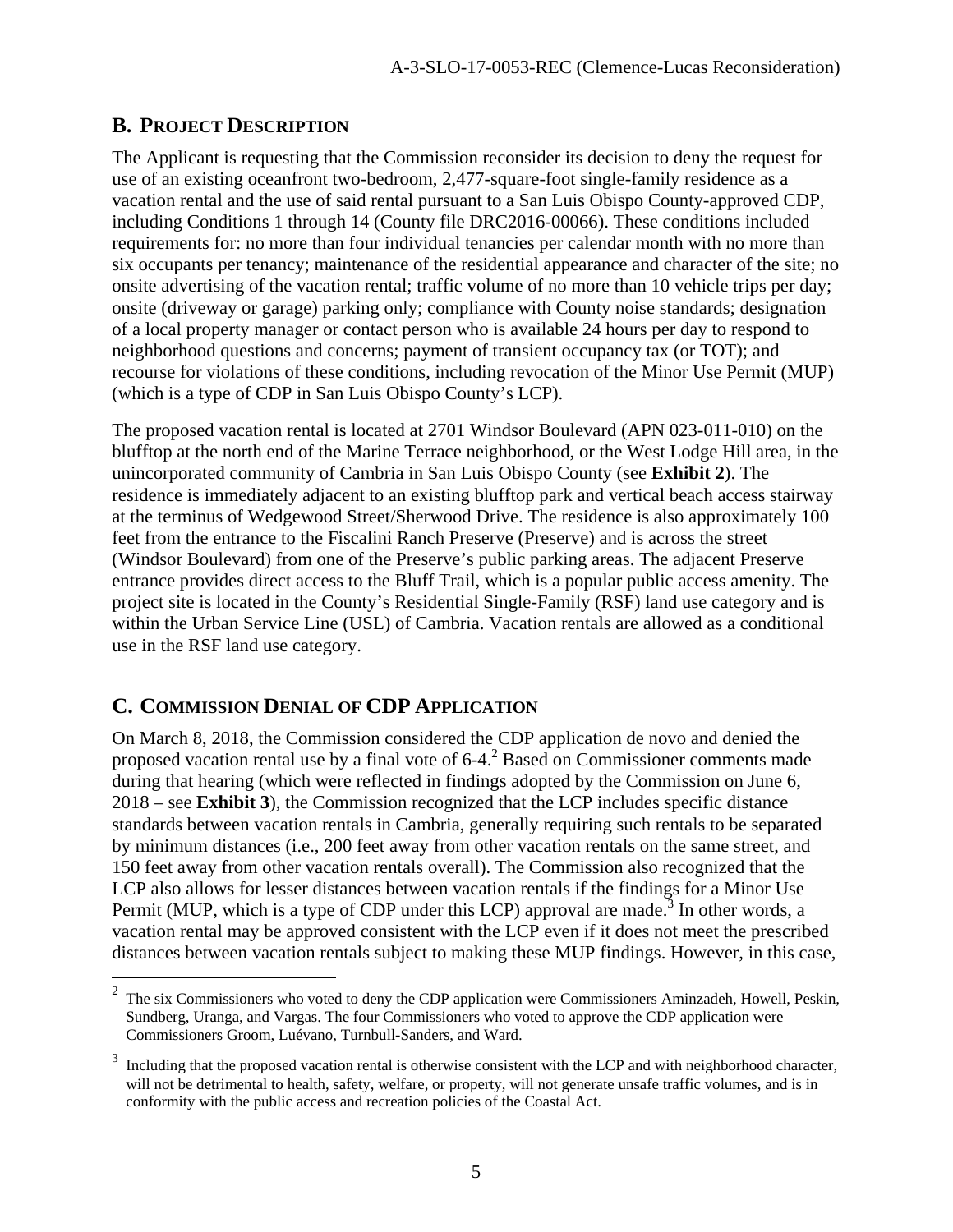the Commission found that approval of the lesser distance was not appropriate given existing vacation rental density in this area of Cambria and potential impacts to neighborhood character and long-term housing availability based on evidence presented at the March 2018 Commission meeting. And although the proposed vacation rental would have provided a high-priority visitorserving use while meeting the LCP's operational standards for vacation rentals (e.g., with respect to tenancy, noise, parking, signage, etc.), the Commission found that the project would be located in an area that is already oversaturated with vacation rentals where a distance waiver was not appropriate. The distance limits in the LCP are intended to spread out vacation rentals in residential neighborhoods, thereby protecting against oversaturation of rentals and maintaining neighborhood character for long-term residents and the community overall. Approval of the project would have resulted in an even further concentrated number of vacation rentals in this particular location, inconsistent with the intent and requirements of the LCP, and the Commission found that exercising additional discretion to allow for lesser distances in this case was not appropriate and denied the CDP application. See the Commissions adopted denial findings in **Exhibit 3**.

# **D. ANALYSIS OF RECONSIDERATION REQUEST**

 $\overline{a}$ 

The grounds for reconsideration of a CDP application denial are provided in Coastal Act Section  $30627<sup>4</sup>$  which states, in applicable part:

*The basis of the request for reconsideration shall be either that there is relevant new evidence which, in the exercise of reasonable diligence, could not have been presented at the hearing on the matter or that an error of fact or law has occurred which has the potential of altering the initial decision.* 

The Applicant is not claiming that relevant new evidence exists, but that errors of fact and law occurred. Thus, the question before the Commission is whether there was a legal or factual error(s) that had the potential to alter the Commission's decision to deny the permit application. In this case, and for the reasons discussed further below, the Commission determines that the contentions concerning: the Commission's findings; affordable housing displacement; the number of existing vacation rentals in Cambria; Commissioner introduction of website evidence into the record at the hearing; the uniqueness of the project site; Commissioner consideration of the local decision; and improper staff communication with Commissioners do not constitute grounds for reconsideration of the Commission's denial of the permit application because none of the contentions represent errors of law or fact that have the potential of altering the Commission's decision to deny the permit application. These contentions are discussed further below. See **Exhibit 1** for the full text of the contentions.

**Applicant's Contention 1: The Commission failed to make findings to support its denial**  The Applicant claims that the Commission failed to make findings in support of its denial of the application, and further claims that such findings (had they been made) could not be supported by substantial evidence in the record because the application was fully compliant with the LCP

<sup>&</sup>lt;sup>4</sup> See also the Commission's implementing regulations found at Sections 13109.1 to 13109.6 of Title 14 of the California Code of Regulations (CCR).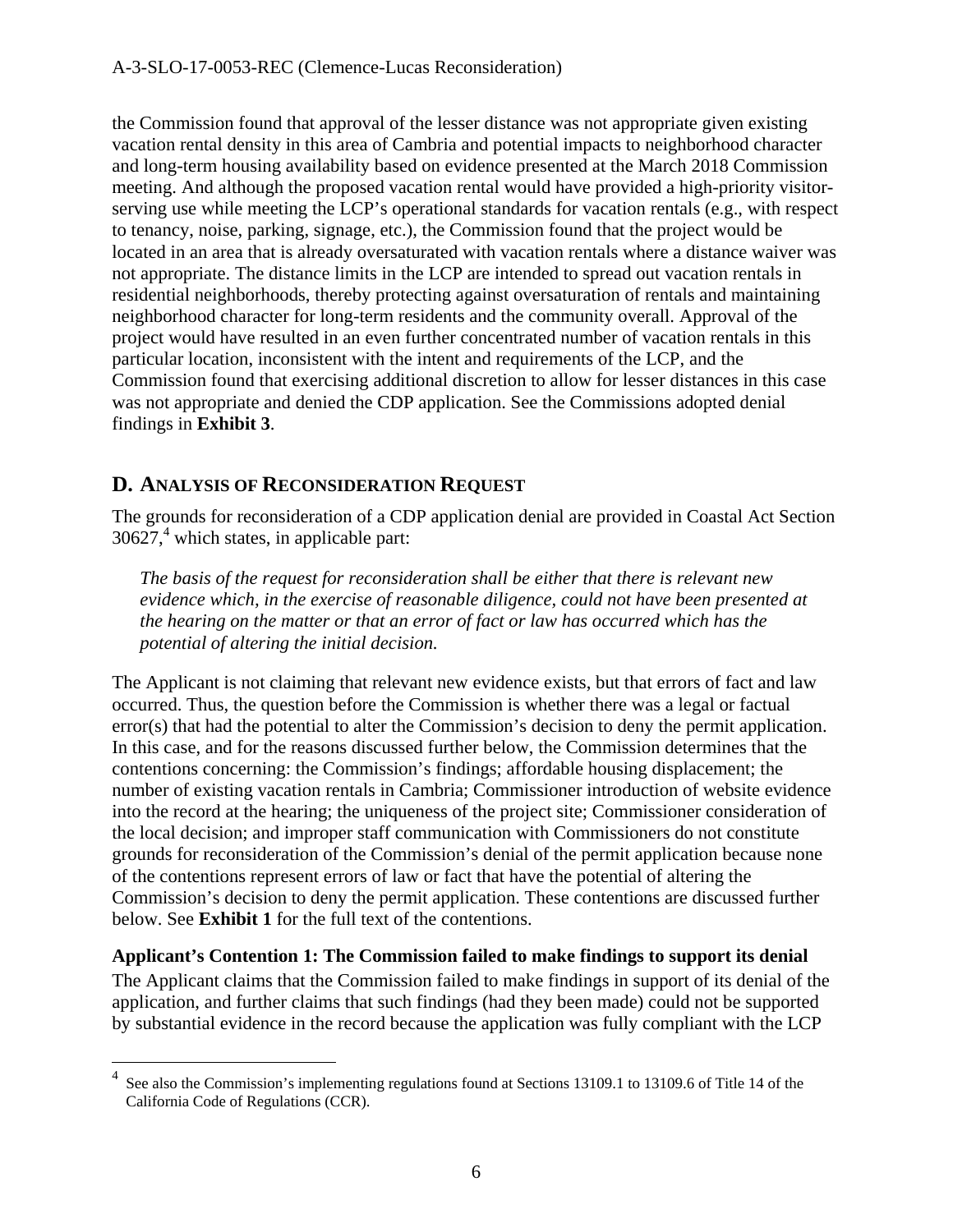and the public access and recreation policies of Chapter 3 of the Coastal Act. The Applicant asserts that "no evidence was presented by the opponents, substantial or otherwise, that identified any tangible or demonstrable impact to the immediate residential neighborhood…" but that the Applicant instead provided substantial evidence that the neighborhood is dominated by public access that would mitigate any impacts from one more vacation rental in the neighborhood. The Applicant also claims (with respect to consistency with Chapter 3 policies) that the Coastal Act "clearly favors the subject application over permanent residents…" and that the motels/hotels versus vacation rentals discussion during the hearing was not based on any definitive analysis by either side (therefore making it incorrect to use it as a basis for the Commission's decision on the matter).

First, the Commission did adopt findings in support of its denial of the application. At the March 8, 2018 hearing, Commissioners explained the basis for their denial, which are reflected in the revised findings adopted on June 6, 2018 (see **Exhibit 3**). Because the Commission denied the CDP application whereas Staff had initially recommended approval of the CDP application (including through the published Staff Report), it was necessary for Staff to prepare revised findings and to present them for Commission adoption at the June 6, 2018 meeting. The Commission's regulations clearly provide for such a revised findings procedure.<sup>5</sup> Thus, this contention does not represent an error of law.

Next, at the March 8, 2018 hearing, staff recommended that the Commission find the project consistent with the LCP for many, if not all, of the same reasons articulated by the Applicant in the reconsideration request – while also recommending that the Commission grant the distance modification in this instance based on the public access benefits and Staff's assessment of lessthan-significant impacts of granting the distance modification. Staff made it clear that the LCP is not specific as to when a modification to the distance standard may be granted but recommended findings to approve it based on Staff's interpretation and weighing of the relevant evidence in relation to LCP and Coastal Act standards. Staff's recommendation was based in part on the proposed vacation rental meeting all of the required operational standards and being a highpriority visitor-serving use in a prime visitor destination – arguments being made in the request for reconsideration. As with all CDP applications that come before it, the Commission has the discretion to approve or deny a CDP after receiving the staff recommendation, hearing testimony, weighing the evidence, and applying their best judgment in accordance with applicable legal standards. As mentioned previously, it is worth noting that the proposed project required a *discretionary* modification to LCP distance standards, and the Commission exercised its discretion to deny it.

In this case, six Commissioners believed that the project's inconsistency with the LCP's distance standard provisions (and the fact that the project would be within the LCP's distance standard of not one but four other vacation rentals) was problematic enough to take priority over the visitorserving and public access benefits of the project. The four Commissioners who voted to approve the CDP agreed with the staff recommendation that the findings to modify the LCP's distance

 $\overline{a}$ 

<sup>5</sup> See CCR Section 13096(b): "If the commission action is substantially different than that recommended in the staff report, the prevailing commissioners shall state the basis for their action in sufficient detail to allow staff to prepare a revised staff report with proposed findings that reflect the action of the commission."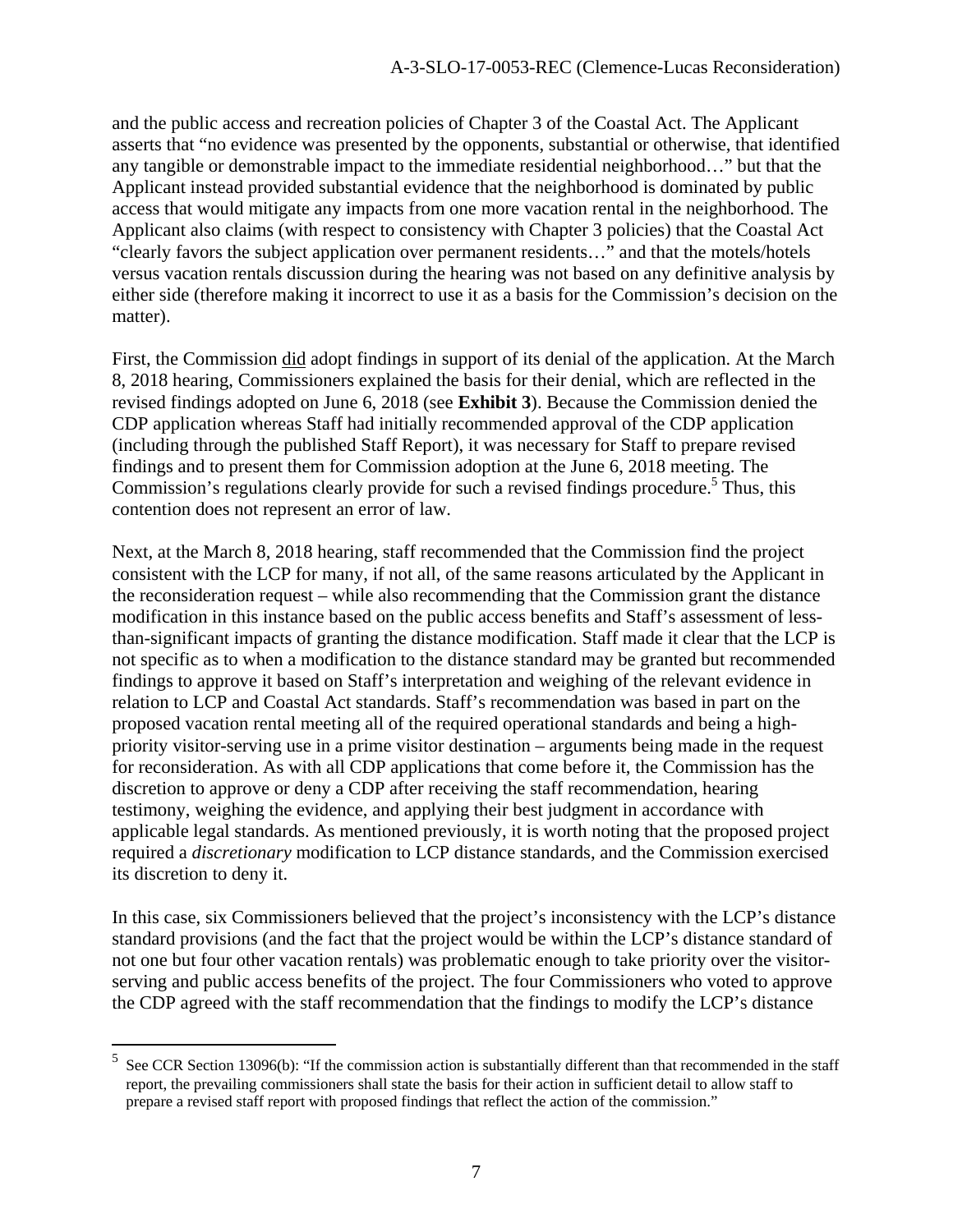#### A-3-SLO-17-0053-REC (Clemence-Lucas Reconsideration)

standard could be made. This particular issue in this LCP of the distance modification for vacation rentals that do not meet the distance standard was discussed at the hearing, with staff and Commissioners noting that this issue was somewhat unique in that the findings could plausibly be made in either direction and still be consistent with the LCP based on interpretation, evaluation, and weighing of the evidence presented. It is obviously the opinion of the Applicant that the proposed modification to the distance standard should have been approved. However, the Commission's discretionary action to deny the CDP application does not constitute an error of law; rather, the Commission's action represents its weighing of the evidence presented, as further discussed below, regarding the oversaturation of vacation rentals in this neighborhood of Cambria and the effect of vacation rentals on community housing stock, as well as the impacts on community character and housing affordability.

With respect to the contention that Commissioners were influenced by incorrect or inconclusive data on the affordability of hotels/motels and vacation rentals, the Applicant herself states that evidence was submitted from both sides on this issue. The Commission therefore had this information (including the information which the Applicant now relies upon in her reconsideration request) when it made its decision, and consideration of it does not now represent an error of fact or law that would have somehow altered the Commission's decision.

Therefore, the Applicant's contentions that the Commission did not adopt findings in support of its denial and that it disregarded the LCP and Coastal Act because the project was wholly consistent with both are not errors of law or fact that have the potential of altering the Commission's initial decision to deny the proposed vacation rental.

#### **Applicant's Contention 2: Opposition misrepresented affordable housing displacement**

The Applicant contends that the opposition used inflated numbers of existing vacation rentals to highlight how such rentals preclude and displace affordable housing. Specifically, the Applicant quoted San Luis Obispo County Supervisor Bruce Gibson who, in opposition to the project, stated during the hearing that "There are currently around 400 vacation rentals licensed in Cambria, that's about 10 percent of the housing stock and another 10 percent are folks' second homes, so we have somewhere between 20 to 25 percent of the residential housing stock in Cambria devoted to visitor-serving uses." Supervisor Gibson also stated that "The conversion of a home to a short-term rental immediately impacts the long-term housing stock of this community and in doing so puts pressure on the low end of the rental market." The Applicant claims that the number of actual rentals presented by Supervisor Gibson was wrong; that second homes are not considered visitor-serving accommodations; that it should be intuitive to a reasonable person that the long-term rental rate for an oceanfront home in any California coastal community would not be affordable to low- or moderate-income persons; and that no evidence was presented at the hearing in support of the contention that vacation rentals have had the effect of displacing affordable workforce housing. The Applicant claims that these were errors of fact that affected the discussion about displacement of long-term and affordable housing.

On the issue of the actual number of vacation rentals, during the March 8, 2018 hearing, the Applicant's representative (Mr. Jeff Edwards) and a project supporter (Ms. Toni LeGras) both mentioned that the most recent number of licensed vacation rentals in Cambria was around 343 or 374 (the discrepancy appeared to be based on when the data was collected) with around 30 to 40 percent of those not reporting TOT (based on their discussions with the tax collector's office).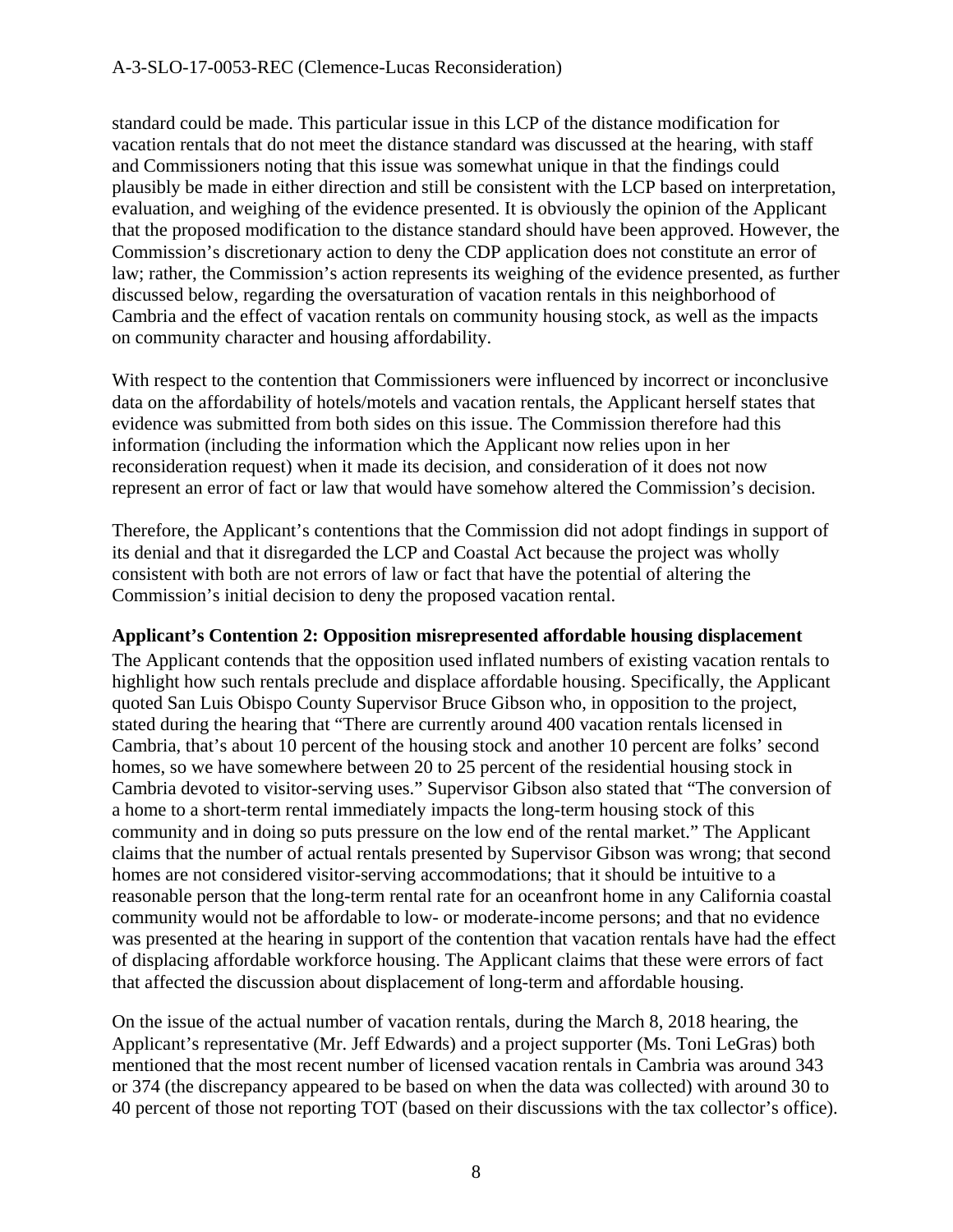When asked by Commissioner Luévano to clarify the number of active vacation rentals, Commission staff noted that in interactions with the tax collector's office, Staff had heard similar numbers to those identified by the Applicant's representative and Ms. LeGras. So, the Applicant's representative, a project supporter, and staff all stated the vacation rental numbers provided by the tax collector's office at the hearing, which was slightly less than the numbers presented by the opposition. The Commission heard from both sides, as well as Staff, on this issue, and as such, weighed the competing evidence on this matter when it made its decision.

It is true that the opposing sides presented different figures for the number of vacation rentals during the hearing, and that there is a discrepancy between the overall number of licensed rentals versus those that are actively being used as vacation rentals. This was discussed at the hearing at length and this discrepancy was made clear, mostly by the Applicant and project supporters. As such, one side's figures at the hearing do not now represent an error of fact that would have somehow altered the Commission's initial decision. The Applicant's numbers for active versus inactive vacation rentals in the reconsideration request are the same as those that staff verified as true at the hearing, so the Commission weighed this evidence when it made its decision. The bottom line is that in weighing the competing evidence of total number of vacation rentals and number of licensed rentals versus active rentals as asserted by supporters and opponents of the proposed project, the Commission concluded that the weight of the evidence supported denial of the proposed project.

With respect to the Applicant's claim that the opposition counted second homes as visitorserving accommodations (thus skewing the numbers of actual, active vacation rentals), Staff's clarification at the hearing regarding the overall number of active and non-TOT-paying vacation rentals addressed this issue. Finally, regarding the Applicant's claim that the opposition misrepresented the impact of a vacation rental on affordable housing and that it should be intuitive that oceanfront homes would not be affordable housing, the Applicant is correct that neither she nor the opposition presented any specific facts at the hearing on this question. However, this is evidence which, in the exercise of reasonable diligence, could have been presented at the hearing and does not represent an "error of fact." In the absence of such facts, each Commissioner relied on the evidence presented to weigh this matter of affordable and longterm housing displacement with respect to vacation rentals.

Therefore, the Applicant's contention that the opposition overstated the project's impact on affordable housing is not an error of fact that has the potential of altering the Commission's initial decision to deny the proposed vacation rental.

#### **Applicant's Contention 3: Opposition misrepresented the current number of licensed active vacation rentals**

The Applicant claims that the opposition used misleading and false information about the growth of vacation rentals in Cambria, when in actuality, the data indicates "an increasing and significant number of inactive or dormant vacation rentals," as detailed by a 2015 San Luis Obispo County Grand Jury Report. The Applicant claims that this growth of licensed but dormant rentals "constitutes an unforeseen circumstance, which renders the distance standard unreliable when considering the possible saturation and concentration of vacation rentals and unnecessary when considering the approval of an additional one." In other words, the Applicant contends that this growth of inactive rentals should be considered a "unique circumstance that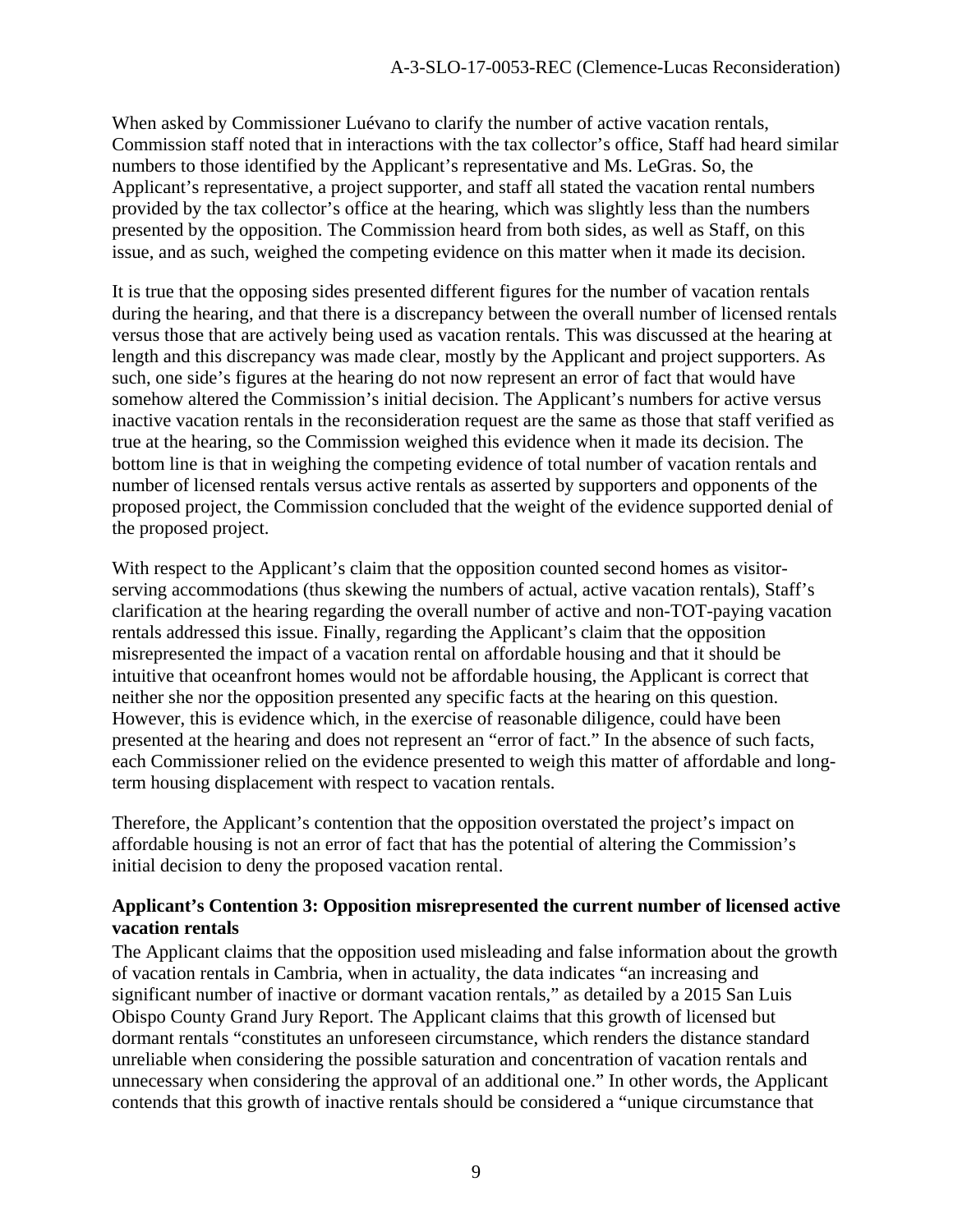cannot be foreseen," which was a rationale discussed by the County and the Commission when the distance modification allowance was certified as part of the LCP (but not made part of the LCP requirements for such a distance standard).

As described above, the number of vacation rentals in Cambria was discussed at length at the March 8, 2018 hearing, with staff ultimately affirming Mr. Edwards' and Ms. LeGras' assertions that there were around 340 to 370 licensed rentals in Cambria, 20 to 40 percent of which were not actively paying TOT (depending on the time the data was collected). So, the question of the actual number of active vacation rentals in Cambria was discussed during the hearing, and the Commission was presented with information and data from both the Applicant and project supporters as well as those in opposition to the project. This was captured in the Commission's weighing of the evidence and consideration of the conflicting testimony. The Applicant argues in the reconsideration request that there has been a steady decrease in active vacation rentals, but this point was also discussed by both Mr. Edwards and Ms. Le Gras at the hearing. The Commission heard testimony on this question and had this information when it made its decision, and it does not now represent an error of fact that would have somehow altered the Commission's decision.

The Applicant now claims that this decline in the number of active vacation rentals in the area should be considered the basis for the Commission to approve the proposed rental. This argument could have been made by the Applicant at the hearing, but was not. It does not now represent an error of fact and is not new evidence that would have the potential of altering the Commission's decision. The Commission had the competing information before it regarding the LCP and the existing numbers of rentals when it voted to deny the project.

Therefore, the Applicant's claims regarding the number of existing vacation rentals and the decline in the number of active vacation rentals are not errors of fact that have the potential to alter the Commission's initial decision to deny the proposed vacation rental.

#### **Summary regarding Applicant's Contentions 1 through 3**

It is worth noting at this time that the substantive claims made in Applicant's Contentions 1 through 3 do not represent relevant new evidence which, in the exercise of reasonable diligence, could not have been presented at the hearing on the matter, nor are they errors of fact or law which have the potential of altering the initial decision. As explained above, the evidence which the applicant now relies upon in her reconsideration request is generally the same evidence that was presented to the Commission at the initial hearing on this matter and which the Commission duly weighed in denying the CDP application here. In fact, with respect to the first three contentions, the Applicant is simply attempting to *re-argue the merits* of the matter relying on the same evidence presented at the initial hearing, which does not meet the standard for reconsideration.

#### **Applicant's Contention 4: A Commissioner improperly introduced website data during deliberations**

The Applicant contends that a Commissioner introduced website data from off of his laptop during deliberations that was shared only with Commissioners, and that the Applicant could not be certain what was being viewed and did not have an opportunity to rebut or respond to any findings concerning the concentration and possible saturation of vacation rentals in the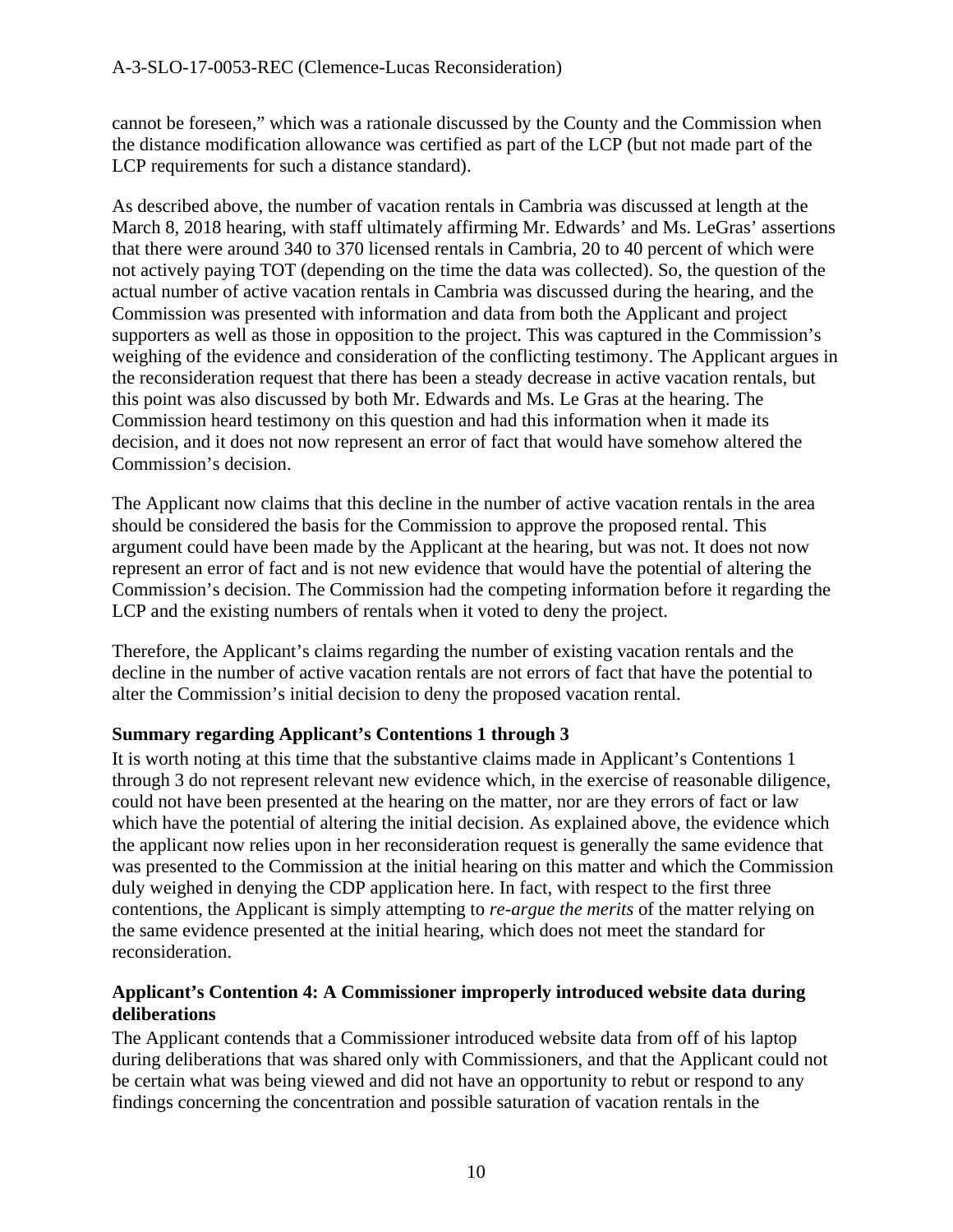neighborhood. Specifically, the Applicant claims that Commissioner Vargas opened the Airbnb website for the neighborhood around the Clemence-Lucas property and stated that he could see 26 listings for rentable vacation homes. In the reconsideration request, the Applicant provided an Airbnb screenshot of the neighborhood from several days after the hearing and asserts that the site shows only 18 rentals. The contentions state that another point of confusion is whether or not the listings are duly licensed vacation rentals, homestays, or bed and breakfasts. The Applicant claims that the representations made by Commissioner Vargas cannot be considered substantial evidence because it was improperly introduced, and that the Airbnb information was shared with some members of the Commission, which may have influenced their vote and possibly the final outcome of denying the application.

Commissioner Vargas' introduction of Airbnb website evidence during the hearing was not improper or an error of law. As a preliminary matter, the Applicant did not identify any legal authority for the proposition that a Commissioner could not introduce his or her "independent research" into the record as evidence for weighing and consideration by the Commission in making its decision, nor is Commission Staff aware of such authority. Commission Vargas' introduction of the Airbnb website evidence into the record for consideration is akin to any commenter who introduces evidence for the first time during the public testimony portion of the Commission hearing on a CDP application. Although the veracity and probative value of such evidence is debatable given how it was introduced into the record, this same issue applies to all such record evidence other than first-hand testimony. Furthermore, Commissioners were capable of and entitled to consider questions of the veracity and probative value of the Airbnb website evidence in its weighing of the evidence at the time it took action. Finally, as discussed in Contention #3 above, the actual number of licensed and active vacation rentals in Cambria was also discussed during the hearing, so Commissioners had competing information regarding the issue for which Commissioner Vargas introduced the Airbnb website evidence when making their decision and thus exercised its discretion in weighing the competing evidence.

In any case, *even if* Commissioner Vargas' introduction of Airbnb website information constituted an abuse of discretion or otherwise did not constitute substantial evidence supporting the Commission's decision, such error would be *de minimis* and non-prejudicial, because "California decisions adhere to the so-called 'residuum rule,' under which the substantial evidence supporting an agency's decision must consist of at least 'a residuum of legally admissible evidence'" (*TURN v. PUC* (2014) 223 Cal.App.4th 945, 960-61). The other evidence considered and relied upon by the Commission in making its decision to deny the proposed project (including as memorialized in the revised findings staff report approved by the Commission on June 6, 2018) clearly constitutes substantial evidence upon which the Commission's decision to deny the CDP was justified.

For these reasons, therefore, the introduction of Airbnb information from a Commissioner into the record for consideration is not an error of law that has the potential of altering the Commission's initial decision to deny the Applicant's proposed use of her home as a vacation rental.

#### **Applicant's Contention 5: Opposition misrepresented precedential effects of approval**

The Applicant contends that the opposition represented that there was nothing unique, special or remarkable about the location of the subject property, and that this represents an error of fact.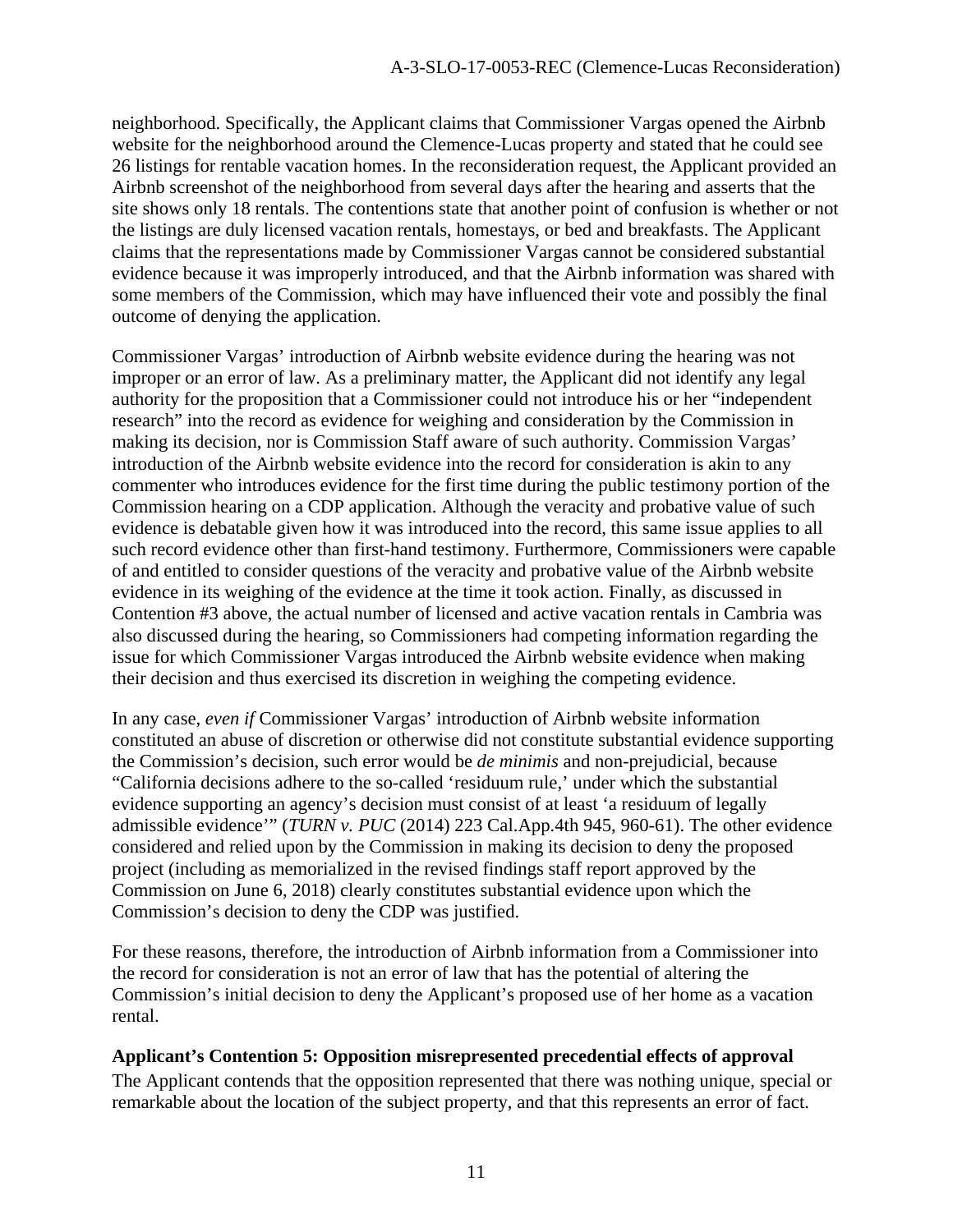The Applicant claims that the site is in fact special and unique because while many homes may be in close proximity to the Fiscalini Ranch Preserve and the beach, the subject property is only one of three homes in Cambria immediately adjacent to ADA access to the Preserve and a designated Preserve parking area. The Applicant's current contention states that this "misleading information presented by opponents was persuasive for several commissioners who wrongfully concluded an approval of the subject application would establish a precedent allowing subsequent applicants to secure the same distance modification or waiver…"

The Commission heard both the Applicant's and the opposition's perspectives on the matter of whether or not the project site was unique during the hearing. The opposition did not present "untrue" information on this point that could be considered an error of fact, and both sides appropriately presented their evidence and made their arguments with respect to why the distance modification should and should not be approved. In any case, it is worth noting that the Commission and Staff were clear at the hearing that the LCP does not *require* a uniqueness finding to be made in order to approve a distance modification. The Commission understood that such modifications are considered on a case-by-case basis applying the standards set forth in the LCP and, therefore, exercised its discretion to determine that a modification was not appropriate given the high volume of existing vacation rentals in the vicinity of the project site and potential significant adverse impacts of modifying the distance requirement to allow an additional shortterm rental at this location, as substantiated by the evidence in the record.

For these reasons, statements related to the lack of uniqueness in this case made by those in opposition to the project do not constitute an error of fact that has the potential of altering the Commission's decision to deny the Applicant's proposed use of her home as a vacation rental.

#### **Applicant's Contention 6: Commissioner improperly considered minority opinion in local decision**

The Applicant contends that Commissioner Peskin improperly deferred to and relied on the supervisor who represents the Cambria area (Supervisor Bruce Gibson) constituting "improper consideration and unfounded reliance on the minority opinion in a local agency decision." The contention states that Commissioner Peskin "appears to have prejudged the matter before the hearing and wrongfully influenced other Commissioner(s) to oppose the application." In sum, the Applicant believes that Commissioners relied on the local representative's vote on the matter to determine what their vote should be, instead of evaluating the application on its own merits against the LCP and Coastal Act.

The Commission's consideration of Supervisor Gibson's testimony on the matter was part of the process that is undertaken by Commissioners for each item before them whereby they receive, gather, and weigh evidence when making their final decision. In other words, Supervisor Gibson's testimony was appropriately admitted evidence into the record for consideration by the Commission in evaluating the proposed project in relation to LCP requirements. Nothing in the law (Coastal Act or otherwise) prevents the Commission from concluding on the same side as a particular person who testifies before them (whether it be a project supporter, project opponent, Applicant, elected official, etc.). To the contrary, the Commission's consideration and reliance upon Supervisor Gibson's testimony was a wholly appropriate basis upon which to base its decision (at least, in part) to deny the CDP. Certain Commissioners simply concurred with the position held by Supervisor Gibson regarding application of the evidence after hearing all sides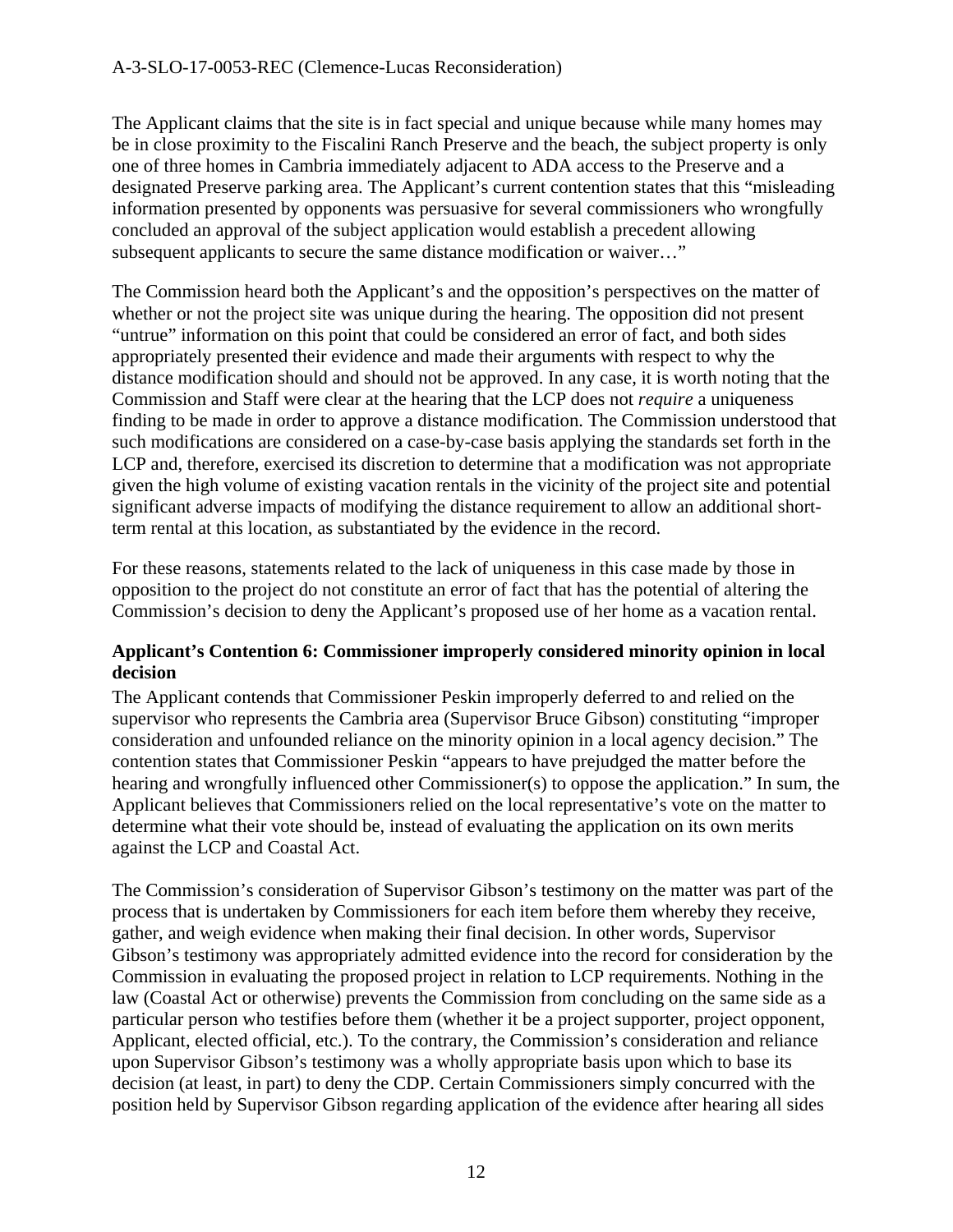and evaluating the project in terms of its consistency (or lack thereof) with the LCP and the Coastal Act. Furthermore, any suggestion that the Commission "improperly considered the minority opinion" at the local decisional level is baseless; the decision at the local level is part of the record, which the Commission may consider in its evaluation, but upon a finding of Substantial Issue of the local CDP appeal (as it did here), the Commission reviews all CDP applications *de novo*. The statements made by the Applicant to assert this "improper consideration of the minority opinion" are the Applicant's own opinion of what happened at the hearing, and any deference by Commissioners to or agreement with the elected supervisor for the project area do not in any way constitute an error of law that has the potential of altering the Commission's decision to deny the project.

#### **Applicant's Contention 7: Improper and undisclosed CCC staff communication**

The Applicant claims that a member of Commission staff, acting in an unofficial capacity, communicated with Commissioners and project opponents and that such communications were not disclosed as ex parte communications. Specifically, the Applicant contends that Sarah Christie, the Commission's Legislative Director, communicated with one or more members of the Commission, as well as with project opponents (including San Luis Obispo County Supervisor Bruce Gibson). The Applicant contends that the "most overt" of these communications occurred on the day of the hearing (March 8, 2018) when the Applicant claims that Ms. Christie "appeared to be conferring with Supervisor Gibson and repeatedly coaching some of the opposition members..." and that "Even if Ms. Christie only said hello to these people, the appearances alone are inappropriate." The Applicant claims that Ms. Christie was "working at cross purposes with the Central Coast District staff recommendation for approval of the permit in question and in doing so, contradicted the very staff that was working in an official capacity." The Applicant asserts that since there were no disclosures in connection with the alleged ex parte communications, the Applicant was not afforded an opportunity to rebut any of the information communicated, and therefore this alleged violation constitutes an error of law.

The Applicant does not provide any tangible evidence other than speculation that Ms. Christie communicated with any Commissioners, and admits that the communications observed on March 8, 2018 between Ms. Christie and project opponents may have only been friendly greetings. The Applicant has not provided any basis or facts for this claim of an error of law in this regard. Ms. Christie has confirmed that she did not have any written or oral communications with Commissioners or with Supervisor Gibson or his staff on this matter before the March 8, 2018 hearing. Ms. Christie indicated that she sat and spoke with Supervisor Gibson at the hearing because they have known each other for 20 years, and that she engaged in a friendly greeting after the hearing with two local Cambria residents whom she knew. Ms. Christie also stated that she spoke generally with Commissioner Groom about potential statewide policy implications regarding how the Commission interprets LCP vacation rental policies (and Commissioner Groom voted in favor of the project). The Applicant's claims regarding improper and undisclosed communications are thus baseless and do not constitute an error of law that has the potential of altering the Commission's decision to deny the project.

As a matter of law, even assuming Ms. Christie *did* communicate with Commissioners, Supervisor Gibson, and/or opposition members regarding this matter, those communications would not constitute an error of law. First, a communication between a staff member acting in